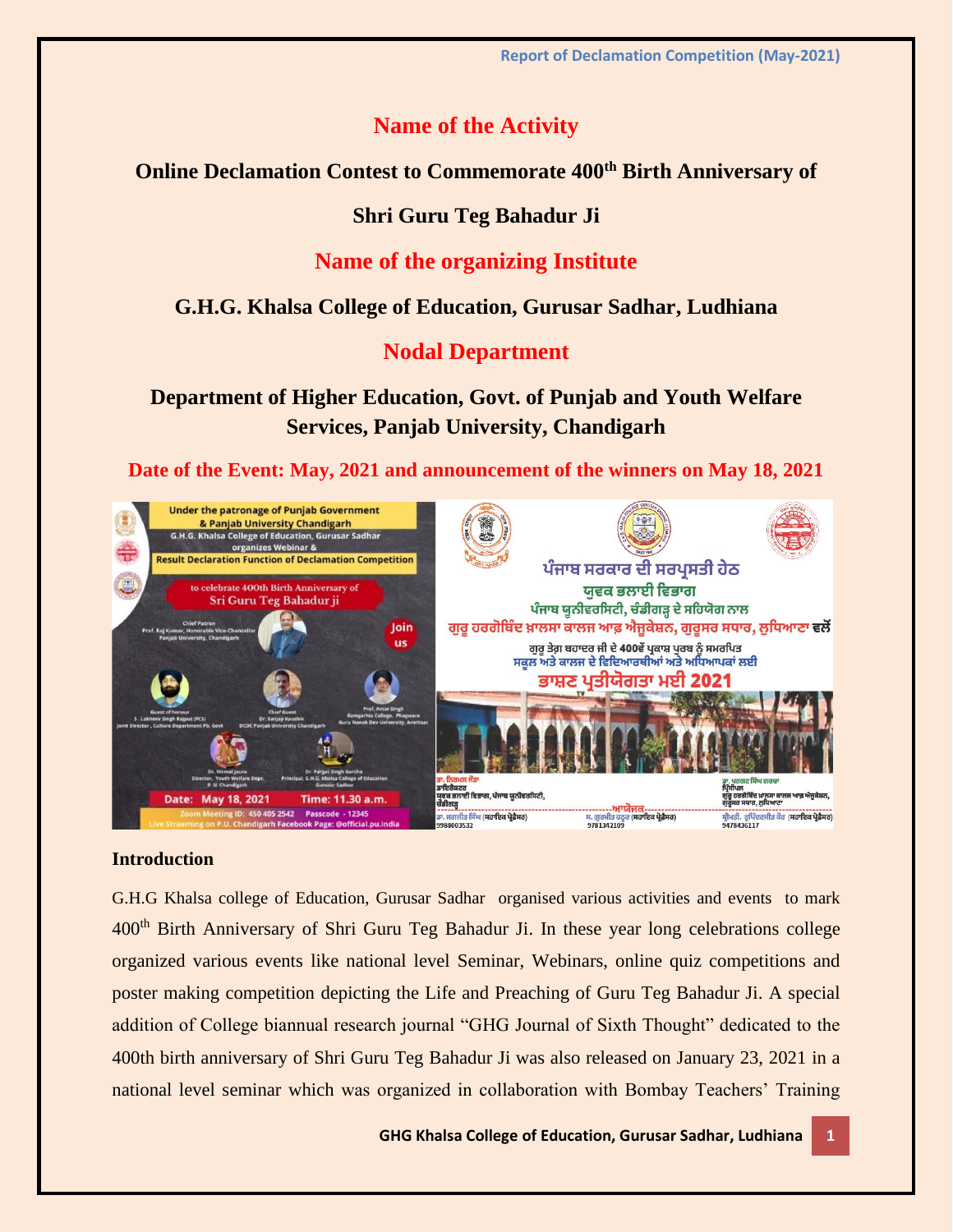College, Mumbai- a constituent college of HSNC, University, Mumbai. The recent development in this regard included a declamation contest dedicated to the life and preaching of Guru Teg Bahadur Ji which was organized by the college in May 2021.

#### **About the Event**

The declamation contest organized to commemorate the 400<sup>th</sup> Birth Anniversary of Shri Guru Teg Bahadur Ji, witnessed the participation of nearly 150 teachers and students from various categories. These categories included College teachers, School teachers, College students and School students. The various theme of the declamation contest included : Life of Guru Teg Bahadur Ji, Teachings of Guru Teg Bahadur Ji, *Bani* Composed by Guru Teg Bahadur Ji, Teachings of Guru Teg Bahadur Ji in Present Context and any other theme related to Guru Teg Bahadur Ji. The declamation contest was organized under the patronage of Punjab Government and in cooperation with Youth Welfare Services, Panjab University, Chandigarh

A webinar was organized on May 18, 2021 to announce the results of this online declamation contest. S. Lakhmir Singh Rajput, PCS, Joint Director, Cultural Department, Punjab Government was the Guest of Honour on the occasion. Other distinguished guests present on the occasion included Dr. Sanjay Kaushik, Dean College Development Council, Panjab University, Chandigarh, Prof. Avtar Singh, Ramgarhia College, Phagwara and Dr. Nirmal Jaura, Director, Youth Welfare Services, Panjab University, Chandigarh. The event commenced with the College Shabad followed by brief description of the event by Dr. Jagjit Singh. Dr. Pargat Singh Garcha, Principal of the college, presented a formal welcome to all the guests and participants in the webinar. While addressing the participants Dr. Nirmal Jaura, highlighted that the declamation contest organized by the college is a part of the series of the programme started in 2020 by the Govt. of Punjab to commemorate 400<sup>th</sup> birth anniversary of Guru Teg Bahadur Ji. He further elaborated that the significance of this declamation contest has become more with the involvement of the students. He mentioned that since June 2020, each month a programme dedicated to the birth anniversary of Guru Teg Bahadur Ji is organized at the university as well as the at the college level. He advised all the participants to follow the message of "devotion" from the *Bani* of Guruji. He also appreciated the efforts of college for successfully organizing the event. Prof. Sanjay Kaushik congratulated the college as well all the participants for making the event a success. While sharing his views with the participants he said that the significance of the

**GHG Khalsa College of Education, Gurusar Sadhar, Ludhiana 2**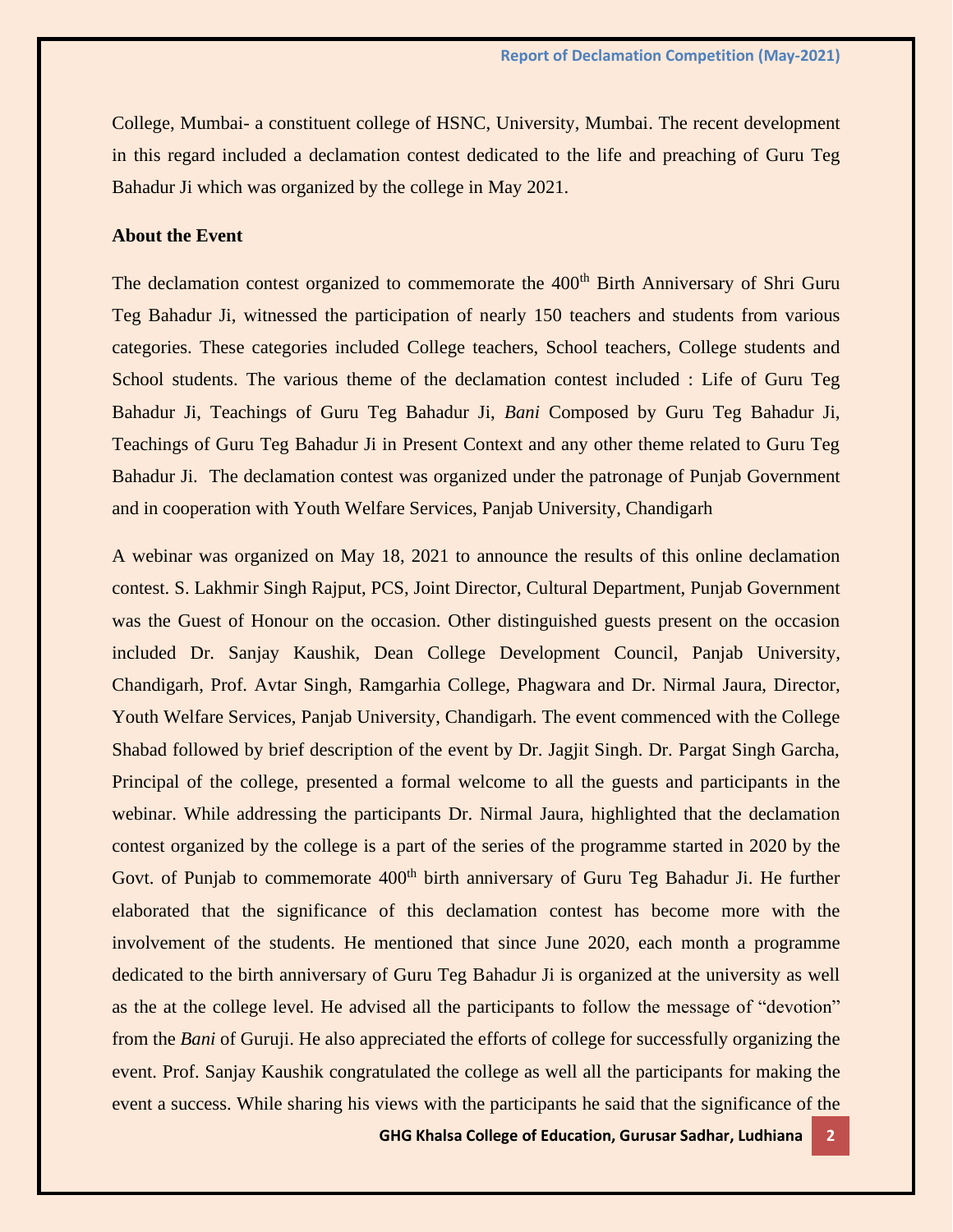*Bani* composed by Guruji is for all times. He further highlighted that Guruji always stressed on to abandon the evil company as all our actions depends on the company that we keep. S. Lakhmir Singh in his message appreciated the efforts of Panjab University, Chandigarh and the G.H.G. Khalsa College of Education Gurusar Sadhar for organizing the declamation contest to celebrate the 400<sup>th</sup> birth anniversary of Guru Teg Bahadur Ji. He said that the college is doing a marvelous job by propagating the teachings of Guruji among the students. Prof. Avtar Singh shared his valuable views on the *Bani* of Guru Teg Bahadur Ji. He said that the teaching of Guruji is not for a particular segment of the community rather it is for the whole humanity. He quoted some instances from the childhood of Guruji to depict that how He was always ready to help the poor and downtrodden. He advised the participants to take inspiration from the life of Guruji and must always be ready to help others.

#### **The result of the declamation contest is as per follows:**

First category (College Teachers):  $1<sup>st</sup> - S$ . Gurdev Singh, Asst. Prof., G.K.S.M Govt. College, Urmar Tanda, Hoshiarpur

2<sup>nd</sup> – Ms. Jaspreet Kaur, Asst. Prof., Kamla Lohtia S.D. College, Ludhiana

3<sup>rd</sup> – Ms. Jaswinder Kaur, Asst. Prof., D.A.V. College of Education, Hoshiarpur

**Second category (School Teachers)** : 1<sup>st</sup> - Ms. Manjinder Kaur, GSSS, Basti Jodhewal, Ludhiana

2<sup>nd</sup> – Ms. Sharanjit Kaur, E.T.T teacher, Govt. Primary School, Nimbooa, S.A.S. Nagar

3<sup>rd</sup> – S. Iqbal Singh, GSS Smart School, Sahnewal

4 th – Ms. Sarwada Bhalla, E.T.T. Teacher, Govt. Primary School, Kot Santokh Rai

Third category (College Students): 1<sup>st</sup> – Ms. Manvir Kaur, Govt. College Girls, Ludhiana

2<sup>nd</sup> – Ms. Sanjana, G.H.G.H. Harparkash College of Education for Girls, Sidhwan Khurd

3<sup>rd</sup> – Ritika Parmar, Layallpur Khalsa College, Jalandhar

4<sup>th</sup> – Manjot Kaur, M.G.N. College of Education, Jalandhar

**GHG Khalsa College of Education, Gurusar Sadhar, Ludhiana 3**